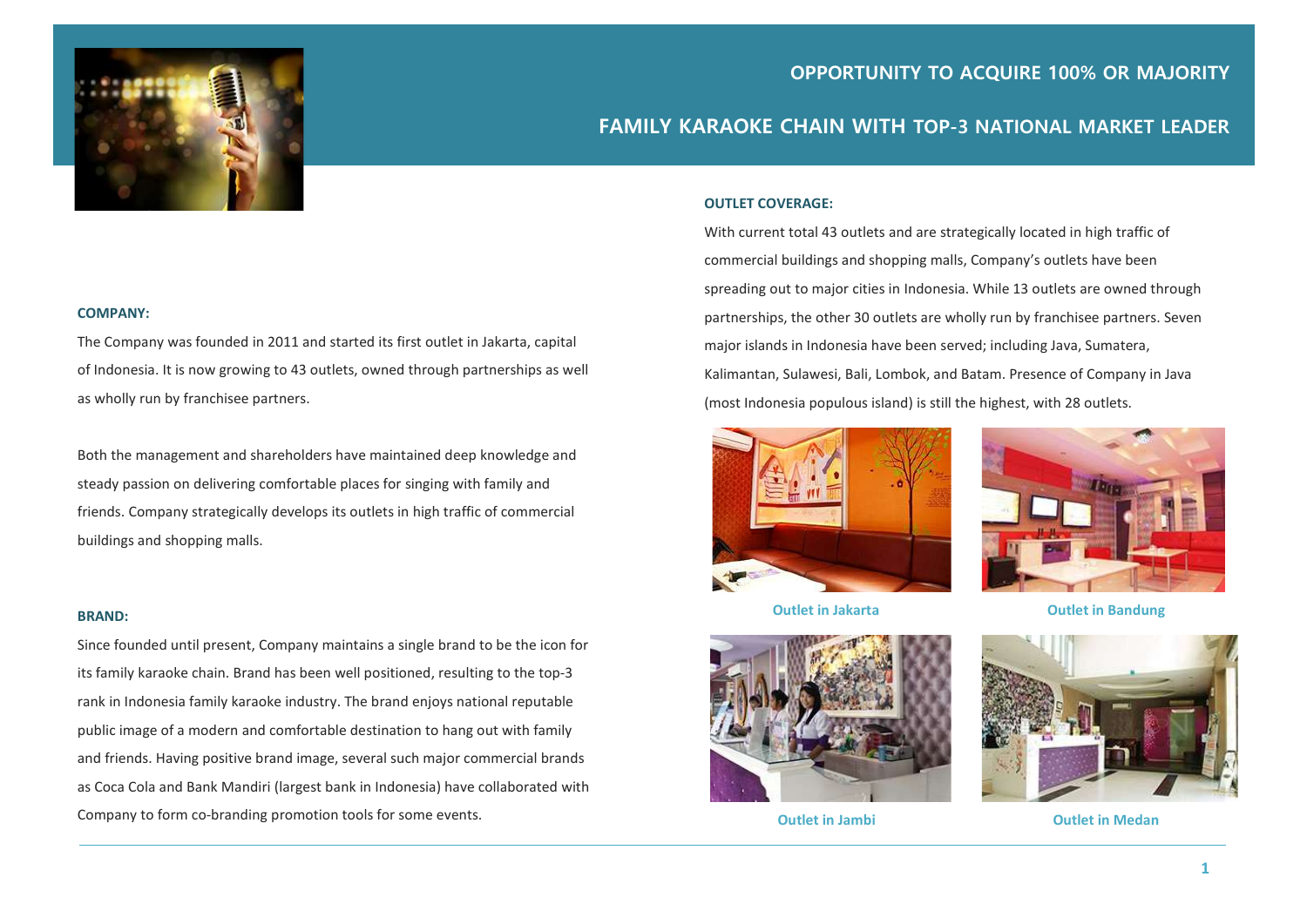### QUALITY:

panel enabling customer to select preferable songs as well adjusting such other Company maintains consistent quality conformance in each outlet by standardizing karaoke sound systems. Each outlet is equipped with a self-control system as lighting. The panel comprehensively accommodates touchscreen and wireless navigations, monitor screen, lighting system, and sound systems. Variety of room sizes are available depending on number of people; ranging from small, medium, deluxe, VIP, to VVIP room.



Photo of control panel and sound system installed in Company's outlets

### ACQUISITION SCHEME:

Ownership of the Company is currently retained by five shareholders. All shareholders have reached consensus for divesting 100% or majority shareholding portion of the Company.

## FINANCIAL:

The financial figures of company for FY2017 is as follow: Revenue IDR 30.9 billion (USD 2.2 million), Operating income IDR 4.3 billion (USD 0.3 million), Total asset IDR 59.6 billion (USD 4.4 million), Liability IDR 3.3 billion (USD 0.2 million), Shareholder's equity IDR 56.3 billion (USD 4.1 million).



As the Company is a service provider type of company, it does not record cost of goods sold separately in the income statement. Likewise, gross income also doesn't appear yet directly covered in operating income.